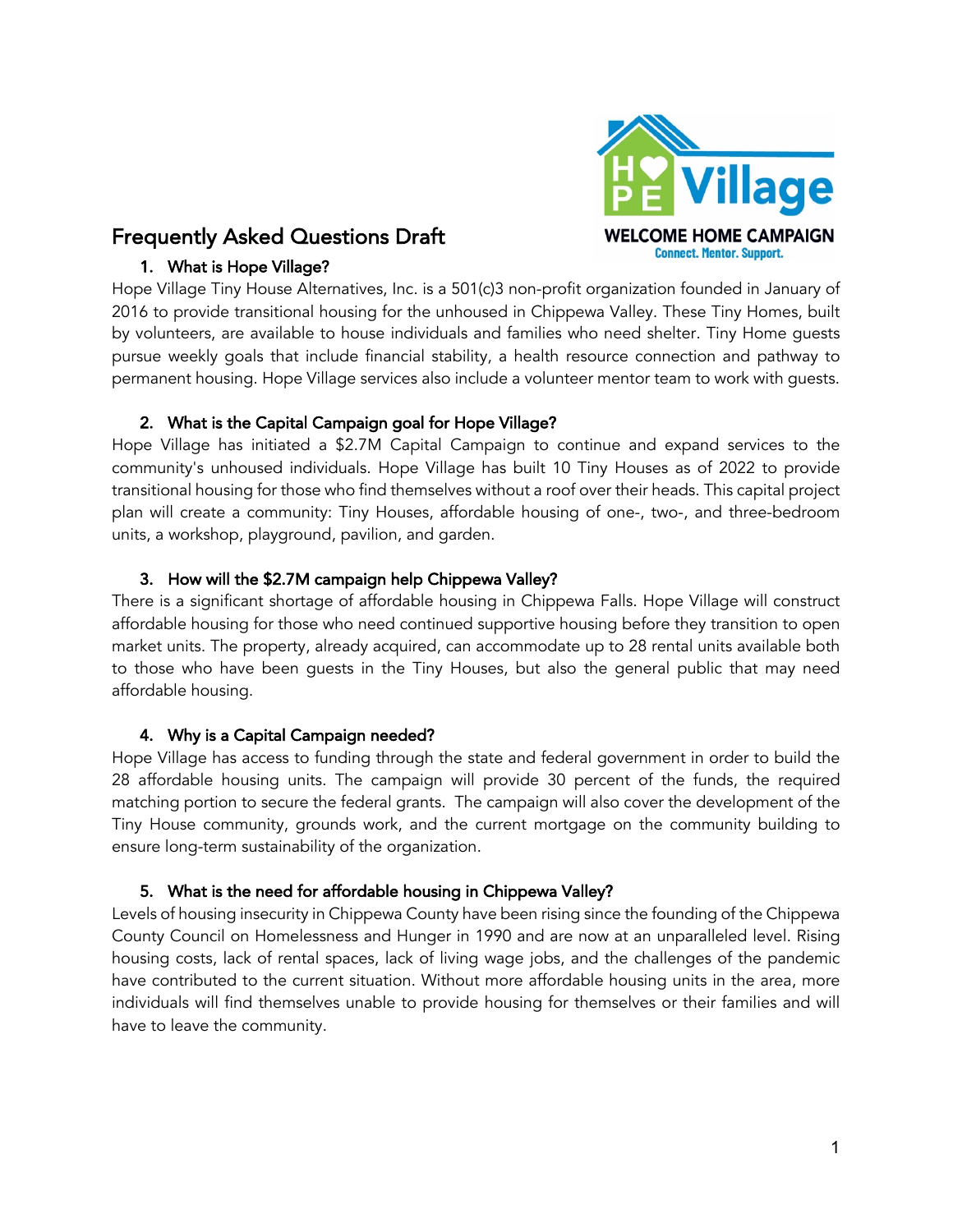### 6. What is the need for housing the unsheltered in Chippewa Valley?

From January-December of 2021, 2,685 individuals in Chippewa Valley sought housing stabilization services, according to numbers compiled by the Chippewa County Council on Homelessness and Hunger. This is an average of 224 monthly, up from 99 on average per month in 2020. Of 2,685 individuals in 2022 seeking services for shelter from a number of agencies, 1,976 (an average of 165 monthly) were assisted by Hope Village and other local agencies. Still, 709 (an average of 59 monthly) had unmet needs.

### 7. Is there a need for affordable housing in Chippewa Falls?

The average rental unit costs \$825 in the City of Chippewa Falls for a one bedroom. An individual making minimum wage (\$7.25 an hour), working 40 hours a week, 52-weeks-a-year, would bring in \$15,080 a year. For that individual the price of renting an apartment would be equal to 66% of their monthly income. In addition, housing stock in general is low, with even these out-of-reach priced units hard to come by.

### 8. Will the County or City be contributing to the campaign?

The conversation with the County is in progress, but a decision has not been made. However, there is a strong partnership between Hope Village and the city. The land for the Hope Village affordable housing and Tiny Homes was developed through a CDBG grant that was received through the City of Chippewa Falls.

### 9. How do individuals or families become unsheltered?

There are many reasons that families and individuals end up without a permanent home. Low wages, illness, high childcare costs, high housing costs, and a lack of affordable units create unattainable situations in many lives. Studies have shown that the low-income worker making minimum wages who spends upward of 50 percent on housing costs per month leads to economic instability. This kind of instability means that one missed paycheck, a broken-down car, or an unexpected health expense could lead to eviction or homelessness.

### 10. Who is unsheltered in Chippewa Valley?

Many people have stereotypes of the people that they believe are homeless. In this community, the unhoused population looks very much like the housed population with one difference – they don't have a roof over their head.

### 11. Who are the unsheltered individuals served by Hope Village?

Past guests of Hope Village include single men that are veterans, fathers, and grandfathers. Hope Village has housed single women and widows who lost housing after a spouse died. Hope Village has had four families who have brought newborn babies directly from the hospital to a Tiny House, and also served four high school students. Local hospitals have also contacted Hope Village on individuals' behalf who have had medical conditions and needed a place to stay.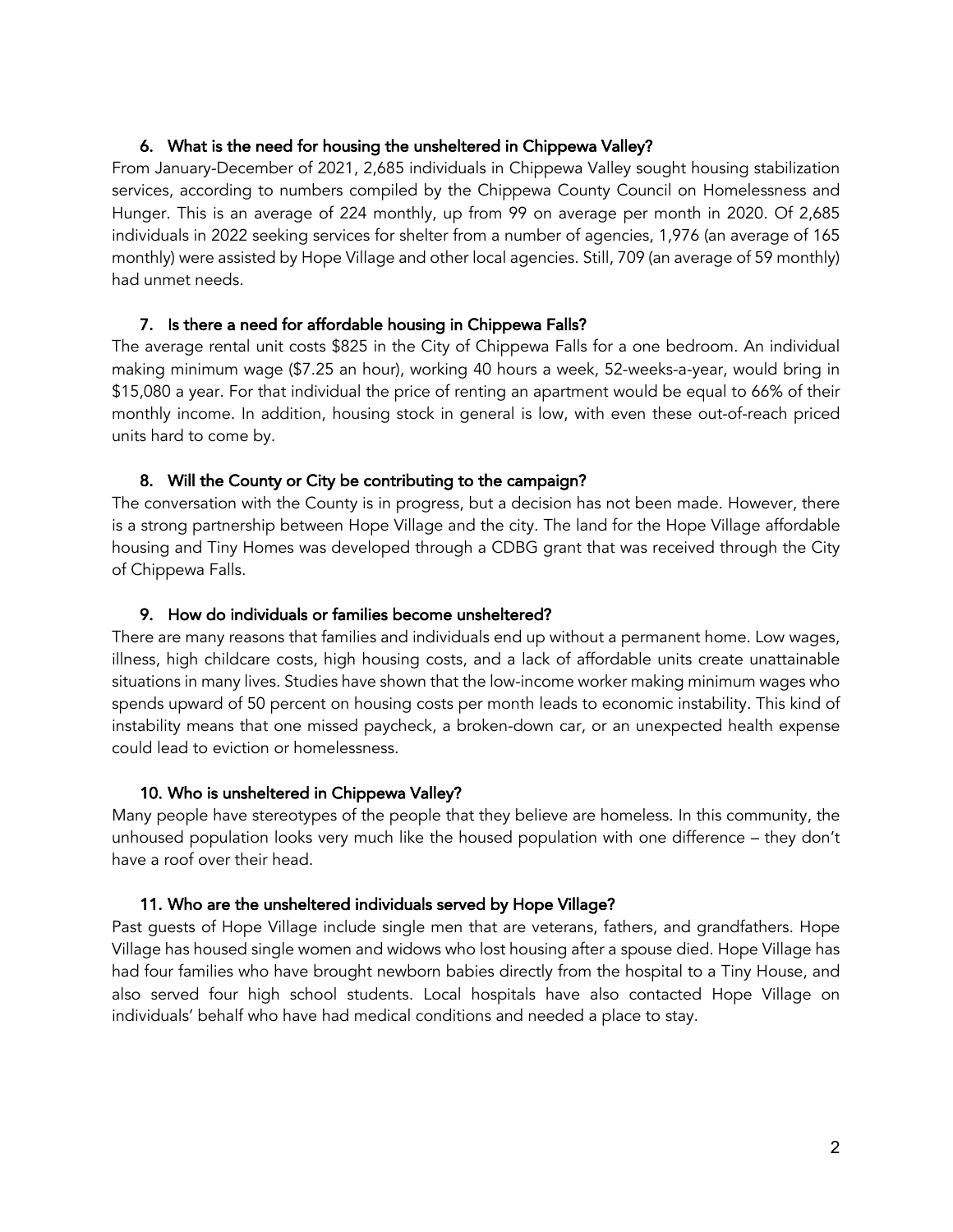# 12. Will you build one affordable housing building at a time? What is the building timeline?

Hope Village will build the rental units over a period of five years, starting with Phase III-A from 2023- 2024 and ending with Phase III-B from 2024-2027. It is likely that Hope Village will seek grants and project support from donors to help with the majority of the construction cost through this timeline.

| <b>PHASE</b>                                                     | <b>TIMING</b> | <b>FEATURES</b>                                                  | <b>TOTAL</b><br><b>INVESTMENT</b> | <b>PROJECTED</b><br>GRANTS * | \$2.7M<br><b>GOAL</b> |
|------------------------------------------------------------------|---------------|------------------------------------------------------------------|-----------------------------------|------------------------------|-----------------------|
| Phase I                                                          | 2016-2021     | Hope Village Property                                            | \$35,000                          | <b>Funds Secured</b>         |                       |
|                                                                  |               | Build/remodel 10 Tiny Homes                                      | \$85,000                          | <b>Funds Secured</b>         |                       |
| Phase II<br><b>CDBG</b> Grant                                    | 2022          | <b>Community Building Remodeling</b>                             | \$220,000                         | <b>Funds Secured</b>         |                       |
|                                                                  |               | Tiny Home Infrastructure                                         | \$408,603                         | <b>Funds Secured</b>         |                       |
|                                                                  |               | Motel Vouchers                                                   | \$124,950                         | <b>Funds Secured</b>         |                       |
|                                                                  |               | Administration to Chippewa County<br>Housing Authority           | \$99,444                          | <b>Funds Secured</b>         |                       |
| Phase III A<br>Capital<br>Campaign                               | 2023-2024     | <b>Community Center Mortgage</b>                                 | \$273,000                         |                              | \$273,000             |
|                                                                  |               | 2 Affordable-Rent Duplexes/4 units                               | \$435,200                         | \$304,640                    | \$130,560             |
|                                                                  |               | Affordable-Rent 6-Plexes/6 units                                 | \$1,458,000                       | \$1,020,600                  | \$437,400             |
|                                                                  |               | Architectural/Contingencies/Site<br>Prep/Fundraising             | \$431,000                         |                              | \$431,000             |
| Phase III B<br>Capital<br>Campaign                               | 2024-2026     | 3 Affordable-Rent Duplexes/6 units                               | \$652,800                         | \$456,960                    | \$195,840             |
|                                                                  |               | 1 Affordable-Rent 6-Plexes/6 units                               | \$1,458,000                       | \$1,020,600                  | \$437,400             |
|                                                                  |               | Landscape Community Area/Pavilion                                | \$150,000                         |                              | \$150,000             |
|                                                                  |               | Playground                                                       | \$60,000                          |                              | \$60,000              |
|                                                                  |               | Operational Contingency/Building<br>Supply/Workshop Construction | \$200,000                         |                              | \$200,000             |
|                                                                  | 2027          | 1 Affordable-Rent 6-Plexes/6 units                               | \$1,458,000                       | \$1,020,600                  | \$437,400             |
| <b>TOTAL PHASE III A &amp; B</b><br><b>WELCOME HOME CAMPAIGN</b> |               |                                                                  | \$6,576,000                       | \$3,823,400                  | \$2,765,260           |

Projected grants: American Rescue Plan Act

Additional grant research/writing is ongoing. We anticipate securing additional private grants throughout the campaign.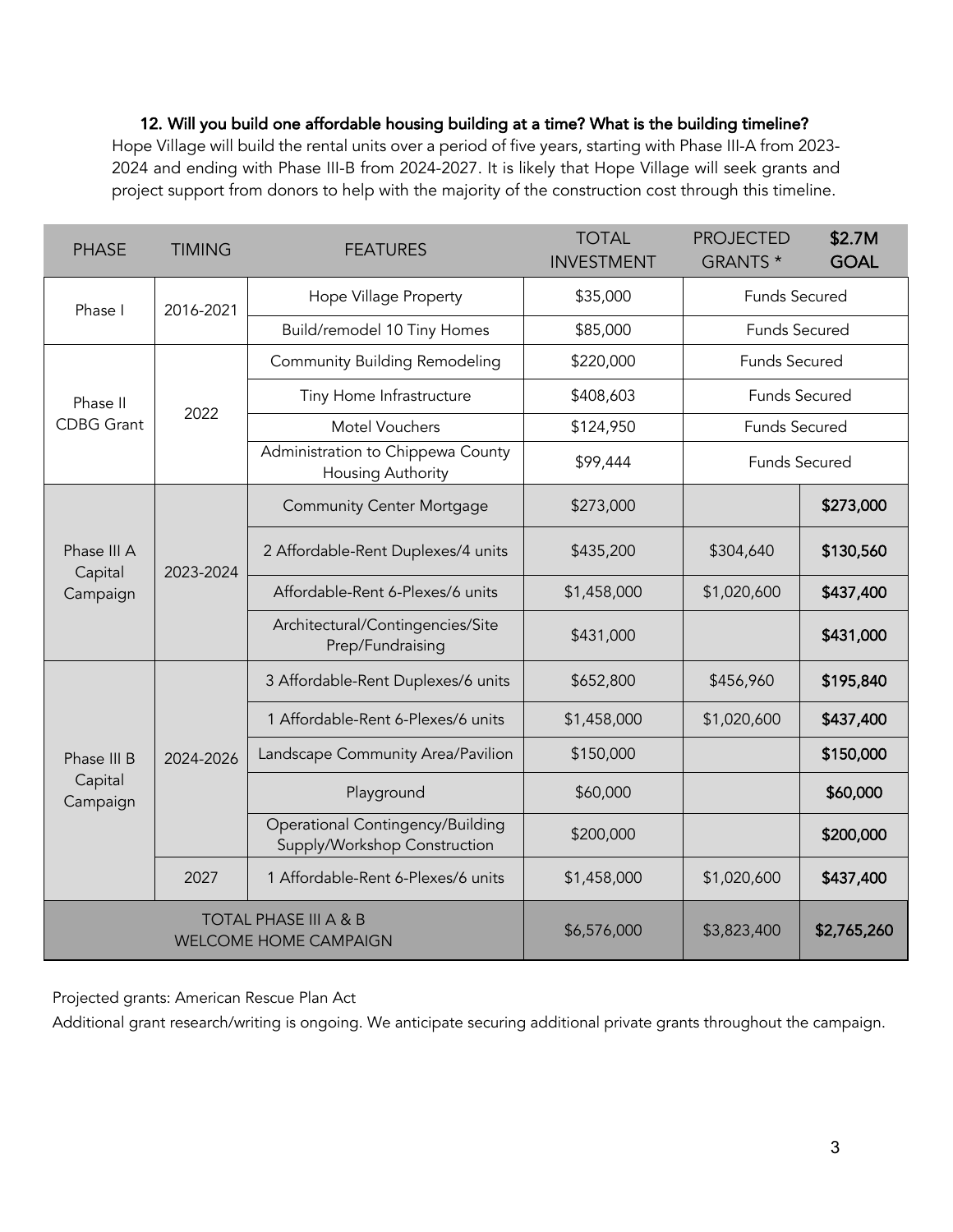### 13. Who else is providing support for the unsheltered in the area?

The agencies providing emergency housing assistance in Chippewa Valley include the Career Development Center's Resource Center, Chippewa County Housing Authority, Klein Hall, Hope Village, WestCap, and the Family Support Center, which specializes in domestic abuse victims only. There are three shelters in Eau Claire. Though these agencies provide services to the areas homeless, only Hope Village provides free shelter to the unsheltered in the Chippewa Valley,

# 14. What are the demographics of those served by Hope Village to date (Data through February 2022)?

Twenty-two percent of Hope Village's guests were households with children, struggling to afford the cost of childcare and unexpected vehicle maintenance expenses while working at low-paying service jobs. Twenty-seven percent of guests have been households with a member with a disability, struggling to afford market rents and out-of-pocket medical expenses on a fixed income.

- Total households 54: 46 exited to other housing, 8 currently housed at Hope Village
- Average stay: 134 days
- 39 single households (72% of total households)
- 18 single males (46% of single households)
- 21 single females (54% of single households)
- 2 couples w/o children (4% of total households)
- 13 households with children (24% of total households)
- 9 single parent households (69% of households with Children)
- 4 two parent households (31% of households with children)
- 14 households with member with disability (26% of total households)
- 4 veterans (7% of total households)
- 4 high school students (must be over the age of 18) 3 of the 4 graduated or attained their GED (7% of total households)

### 15. Why can't the County or City provide for the needs of this population?

Nonprofits in the community fill an important gap in assisting the unsheltered. Chippewa County Housing Authority assists with rental assistance for a limited number of individuals including for homeless veterans (27 slots), victims of domestic violence (10 slots), homeless or at risk of homelessness through the mainstream voucher program (33 slots) and foster youth aging out of care through the Foster Youth to Independence voucher program (5 slots). The general Section 8 voucher program provides rental assistance to income eligible residents (382 slot limit).

### 16. How will the rest of the region and its residents benefit from this kind of project?

Without affordable housing employers have a hard time attracting workers, especially for those in entry level or low paid positions. Housing security and quality affordable housing is the best way to attract employers, leading to economic growth and development for the entire population.

### 17. Why Tiny Houses?

The Tiny House Shelter Program offers a cost-effective and sustainable shelter model, utilizing volunteers in a variety of ways. From initial construction to ongoing maintenance, restocking the Tiny Houses and providing mentors to ensure each family has the support needed to make progress on their Secure Living Plan goals and exit to permanent housing.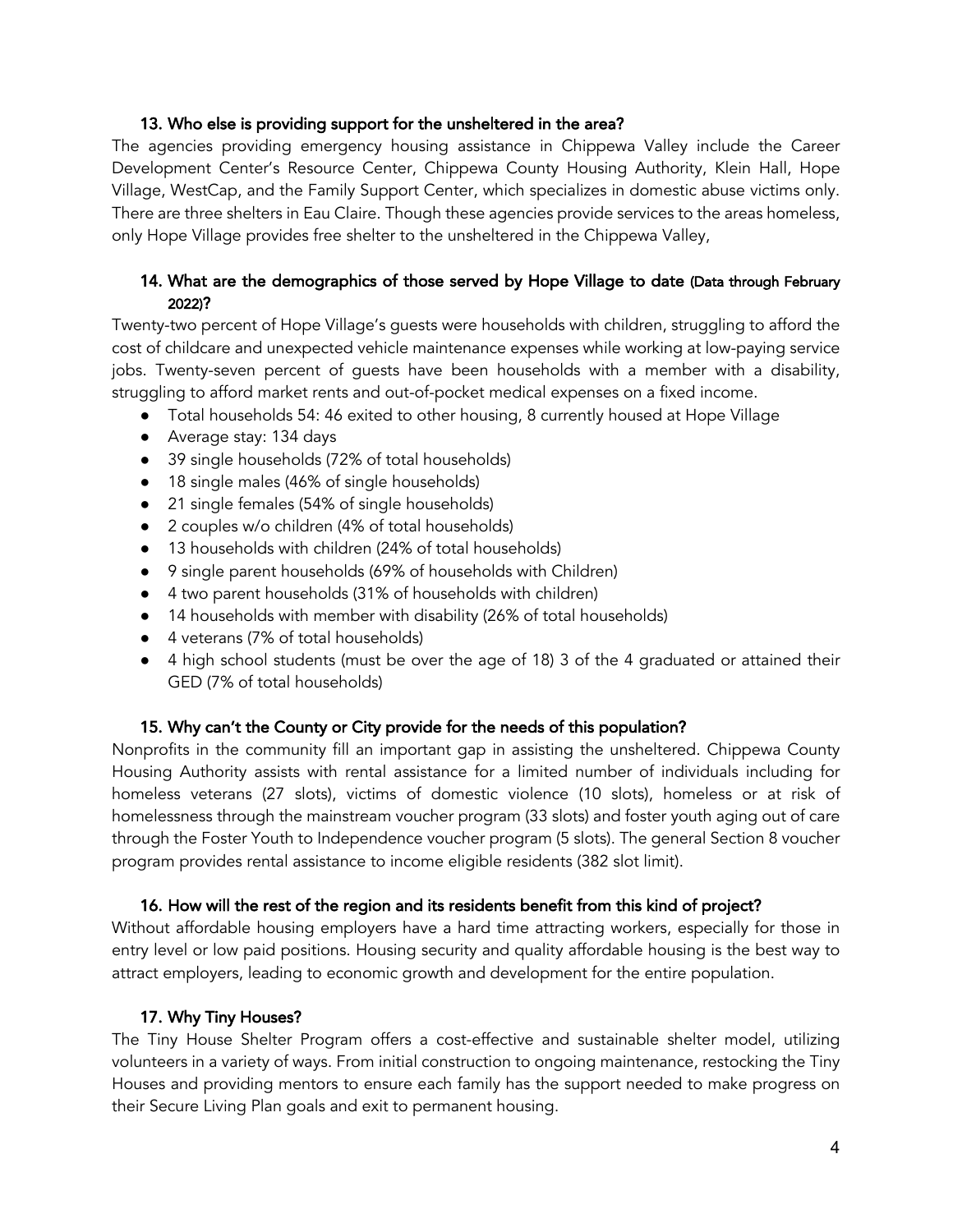#### 18. Are residents vetted?

Yes. Upon referral potential guests are vetted through a series of interviews to ensure that the individual is willing to abide by the rules of the community and the expectation of the program. Hope Village then conducts a background security check which is afterwards reviewed by the Chippewa Falls Police Department Police Chief. Upon acceptance, Tiny House guests agree to abide by the rules of the community including no weapons, drugs, or alcohol. Hope Village is not able to house anyone coming directly out of a domestic violence situation and will not accept anyone with a dangerous legal past, such as a violent crime, etc. The organization is also not equipped to accept people in the midst of addiction, but Hope Village will work with individuals after the successful completion of a rehab program.

#### 19. What happens if all Tiny Homes are full?

Hope Village has limited motel vouchers to be used to house unsheltered households who cannot be housed in a Tiny House if the community is at full capacity, because of a larger household size, or because the household is not eligible for a Tiny House. The organization also refers individuals to three housing support programs in Eau Claire, although these agencies are typically full due to limited capacity. The cost of housing someone in a motel with these vouchers for the average stay of one Tiny Home guest is \$10,720, or \$80 per day for 134 days.

#### 20. Has Hope Village had any problems with safety? What about drugs or violence?

Hope Village has had two incidents on the site of a Tiny House in which the police were called. Both situations were resolved by working with residents. There has never been any incidences of violence or drugs on site to date. Chippewa Falls Police Chief, Matt Kelm has stated, "There have been virtually no safety issues with Hope Village. Hope Village has a really good track record with the Tiny Homes."

#### 21. Will people migrate to Chippewa Falls to use the program or secure housing?

No. Those who use the program must be county residents.

#### 22. Have you asked people to leave a Tiny House?

The organization has only had to ask a few people to leave prior to them finding permanent housing. This was not due to any violations of community rules, but rather because of the required progress on housing and finance goals. Programming works to ensure continued accountability to prevent these situations. Each guest only has a Tiny House contract for 7 days at a time. Each Hope Village guest has goals they need to work towards to ensure their 7-day contract is extended including meeting with Hope Village Navigator and mentors weekly. Guests who do not meet the terms of their Hope Village agreement or who do not cooperate with their Secure Living Plan are required to move out.

#### 23. What are the expectations of guests?

Each guest works on a Secure Living Plan as part of their commitment in exchange for housing. Guests are required to contact one of their two mentors daily and the Hope Village Navigator each week. At this weekly meeting the Secure Living Plan is revised. Mentors and the Secure Living Plan support are wrap around services for the Tiny Home guests only.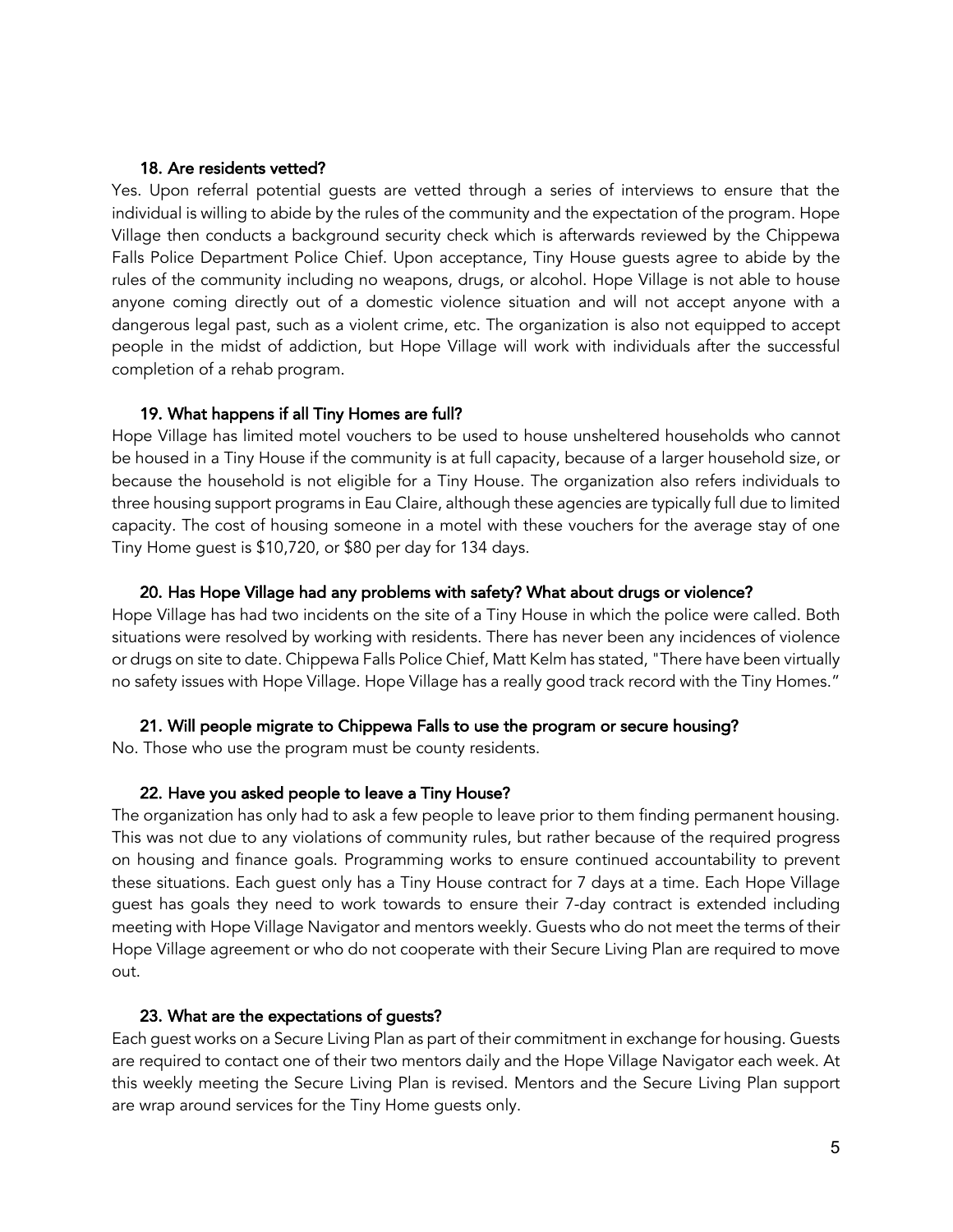### 24. What is a Secure Living Plan?

The Secure Living Plan establishes tasks needed to resolve the issues that led to the housing crisis so guests can overcome their barriers to secure permanent housing. These issues include things like poor credit, poor rental references, insufficient income and health issues. Goals for each participant's plan includes:

- Financial Stability Plan
- Access to Health Care
- A pathway to permanent and secure housing utilizing SMART goals (specific, measurable, attainable, realistic, and timebound)

### 25. Have the Tiny Homes been 100% occupied?

The average occupancy of the Tiny Homes since inception is 76%. There are three main reasons why the Tiny Homes have not been fully occupied. Hope Village made the decision not to place someone in a Tiny Home unless Hope Village had mentors to support the guest. There have been shortages of mentors for Hope Village in the past. The second reason is that Hope Village started to build houses that could house more than a single person. When Hope Village had a Tiny House that could house a family, instead of moving a single into the house, Hope Village kept the house empty so that they could move a family into the house if the opportunity presented itself. The third reason is that Hope Village did occasionally and intentionally leave a Tiny Home vacant to serve emergency situations.

### 26. What is considered "affordable" housing?

"Affordable Housing" is most typically defined as housing expenses that comprise no more than 30 percent of gross monthly household income.

### 27. How will you identify possible renters for the affordable housing units?

During the first five years Hope Village has searched for and found housing for 29 of the 46 households Hope Village served during that time period. That count will be larger in the coming years because Hope Village currently has 10 Tiny Houses.

Hope Village could realistically fill six of the proposed rental units each year, just among its own service numbers. In addition, units available will be filled from referral of qualified individuals and families by our partnering organizations such as the Career Development Outreach Center, The Chippewa County Housing Authority, The Chippewa Falls Mission Coalition, Klein Hall, The Hub and Catholic Charities.

### 28. What is the annual Hope Village budget?

The current annual budget is \$147,570. Please see the associated financial rationale information for the Hope Village budgets through 2027.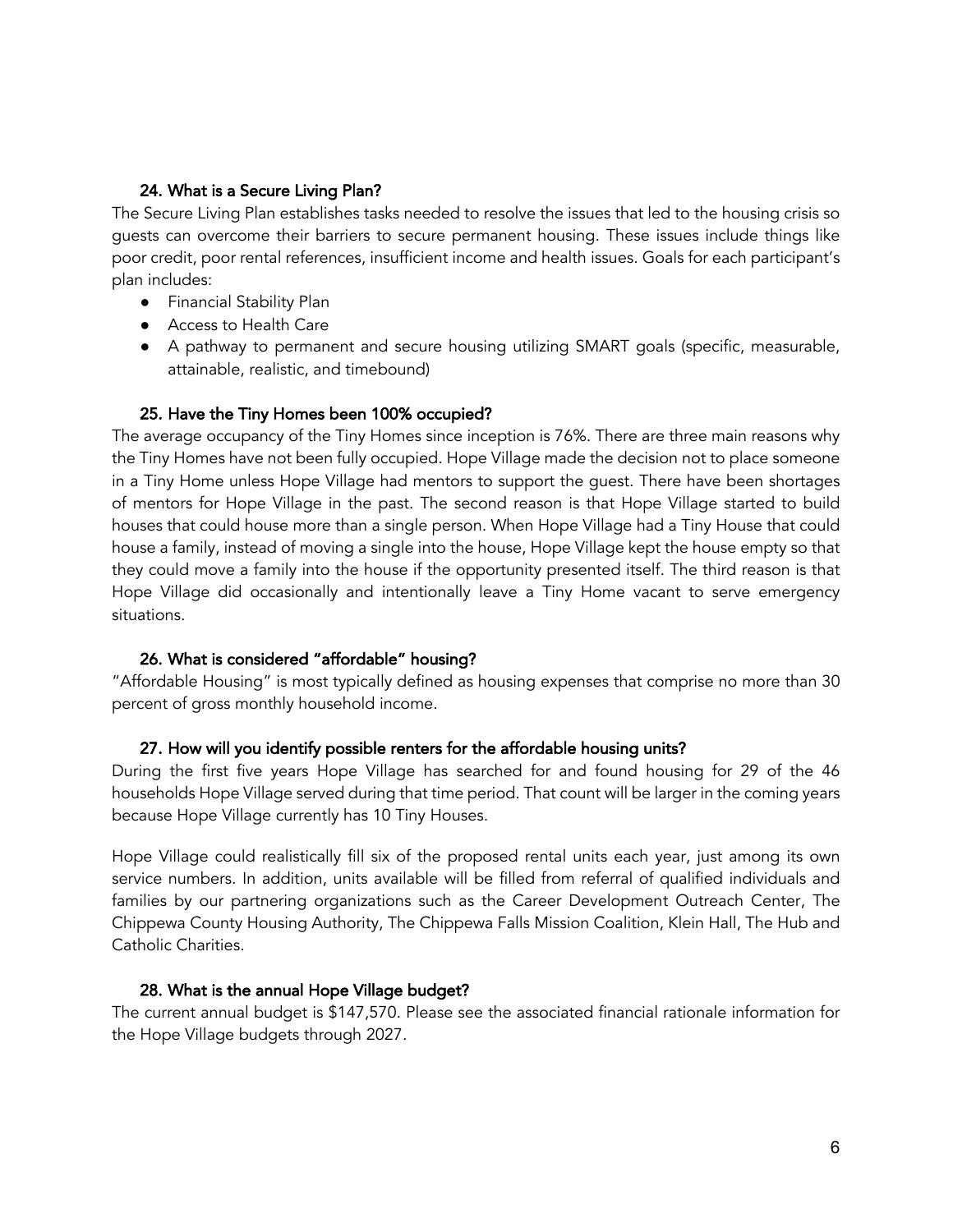#### 29. How is Hope Village going to generate funds to sustain itself?

The Board plans to develop affordable housing that could serve as a transition for guests from the Tiny Houses to permanent housing. Any surplus revenue from the rents would be used to provide the supportive services of the Navigator and ongoing costs of maintaining the Tiny Houses and the community center. The organization expects the capital campaign to provide a portion of the funds for the development of these rental units but will also seek grant funds to supplement the construction costs.

#### 30. What are other sources of revenue when/if the grants dry up?

In addition to grants, Hope Village's goal is to develop a diverse funding system including event sponsorship, ownership of income producing rental properties, financial collaboration with public and private organizations, and an endowment fund. The endowment fund would be used to provide an annual revenue source that can be relied upon and budgeted. There are local resources for management of endowment funds if Hope Village does not manage the funds itself.

#### 31. What's a CHDO status? How does it work?

CHDO stands for Community Housing Development Organization. A CHDO is a private nonprofit, community-based organization that has the capacity to develop affordable housing for the community that it serves. Hope Village meets the requirements to be recognized as a CHDO.

CHDO status applies to organizations like Hope Village to help develop affordable housing. The status is normally a matching grant where the organization has to come up with 25 to 30 percent of the funds. These funds are often referred to as HOME funds – Home stands for Home Investment Partnerships Program. The HOME funds are used specifically for the type of development Hope Village is creating.

#### 32. What will the contracts include for the affordable housing units?

A standard Wisconsin lease will be utilized and will follow the standard requirements for rental contracts according to Wisconsin and federal law. The leases will be offered in monthly, six-month or 12-month lengths. The rental amounts will vary slightly based on the tenant's choice with the monthly option being more expensive, six-month slightly less per month, and annual lengths the least expensive. For non-renewals and evictions, Hope Village will follow standard procedures according to eviction law in the state of Wisconsin with the required 14-day notice for yearly renters and 5-day notice for month-to-month renters. Hope Village will screen applicants within the limits of rental laws.

### 33. Is the goal to move someone from a Tiny Home to affordable housing and then into the broader community?

Once guests have stabilized their personal finances and secured employment, Hope Village will move individuals into affordable housing onsite where they will be able to build up good rental history for future rental references. Hope Village will then assist them in securing housing into the broader community as it becomes available.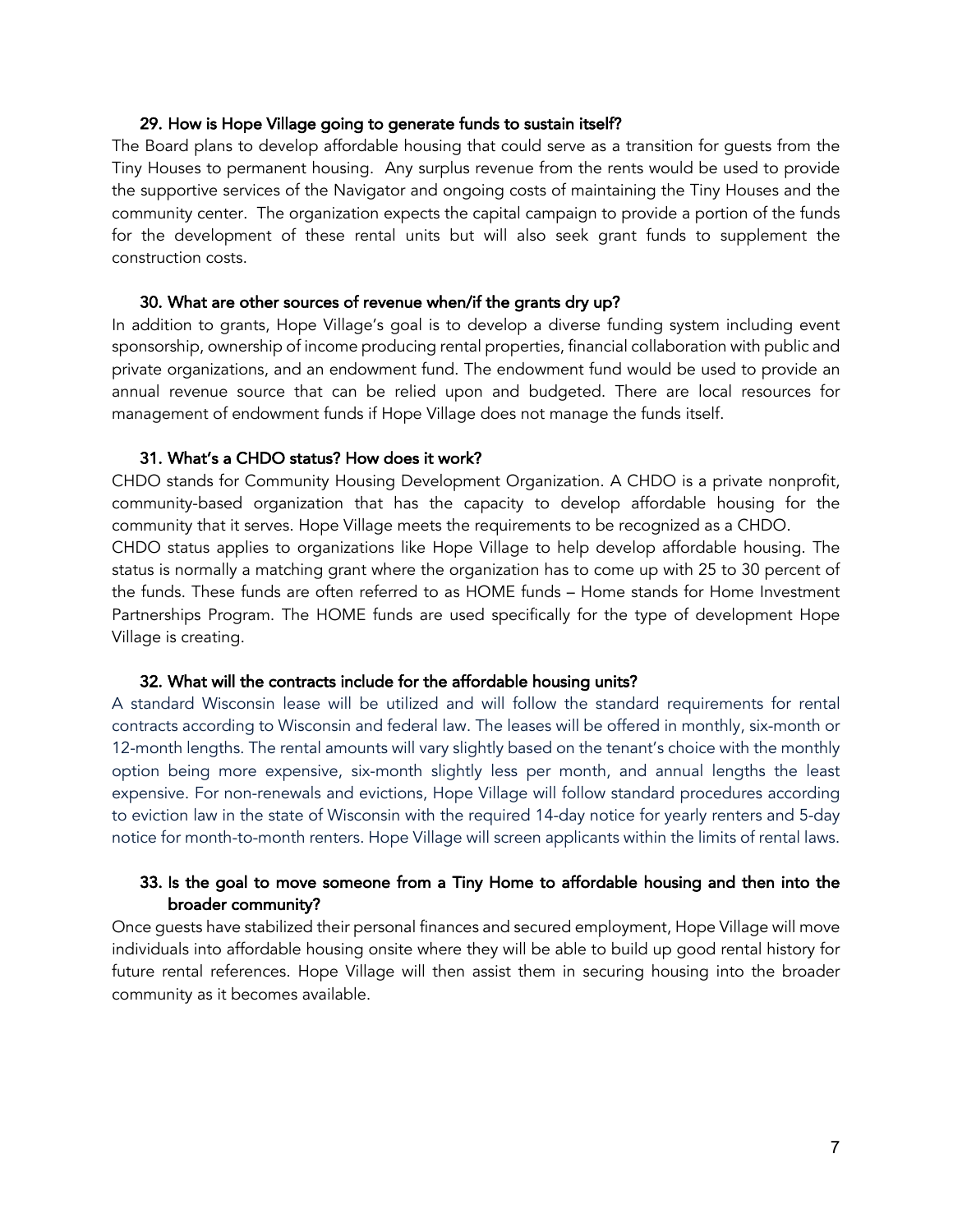# 34. What vetting was completed through the business plan and budgets to ensure sustainability of operations?

Actual rent levels were used for multi-unit building and utilities from Chippewa County Housing Authority. For other expenses that Hope Village already has, a projected percentage increase was utilized including adjustments year over year to account for inflation and cost of living.

### 35. Who qualifies for government assistance?

The unemployed, underemployed or those that have low or very low income may qualify for government assistance. Many landlords won't accept people who are on subsidized housing - this is a stigma that Hope Village is hoping to address through the publicity around this project and through further work with advocacy agencies for the unsheltered. In addition, the number of tenants in need of affordable housing is larger than the pool of units available, leading to waitlists of up to 9 months.

### 36. What agencies support this program?

Hope Village and its guests are supported by the following community partners and agencies:

- Career Development Outreach Center
- City of Chippewa Falls
- Chippewa Falls Area Unified School **District**
- Open-Door Clinic, Inc.
- Chippewa Falls Mission Coalition
- **•** Literacy Chippewa Valley
- The YMCA
- Volunteer Hope Village Mentors
- The Hub
- The Chippewa County Housing Authority
- Family Support Center
- Catholic Charities
- Lighten Your Load laundry

### 37. Do vouchers help cover some or all of the rental payment? How do vouchers work?

Chippewa County Housing Authority provides vouchers for tenants' monthly housing costs. These vouchers could potentially pay for a large percentage of rent of the affordable housing units built through this project. Most voucher programs extended by the CCHA require that a renter pay no more than 30 percent of their income on rent each month. The waiting list for the Section 8 Voucher Program is currently 9 months, many families find themselves in a financial crisis before their name reaches the top of the waiting list.

# 38. Is it possible for Hope Village to give Tiny Home residents preference in securing an affordable housing unit with a voucher?

A Tiny House guest will wait until they are at the top of the housing list for a voucher, just like any other individual or family. They cannot be moved to the top of the voucher list ahead of others. Once they have a voucher in hand, they will be eligible for a Hope Village affordable housing unit.

### 39. How does Hope Village work with other partnering groups or organizations?

Hope Village is an active partner with several groups working to improve affordable housing in the region and to address the issue of homelessness in the community.

Hope Village is a:

- Member of the Homeless/Hunger Council
- A partner of the Career Development Center
- Referring partner to the Free Clinic for health care support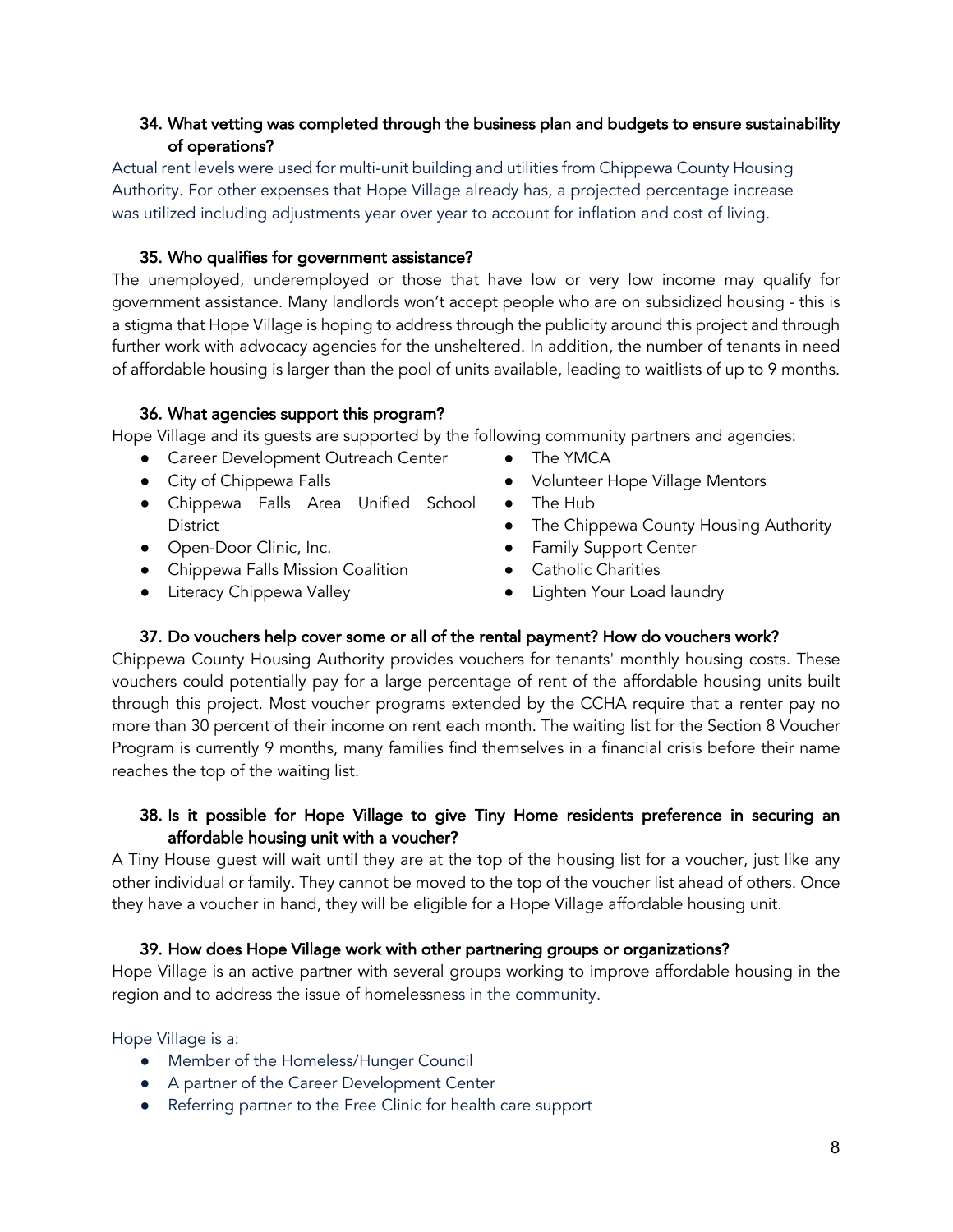- A referring partner to Chippewa County Housing Authority for rental assistance
- Workforce resource for employment support
- A partner to the UW Extension for education/support
- Partner of the Mission Coalition for needed supplies/household items/volunteers etc.

Hope Village encourages Tiny House and rental guests to use Agnes' Table and Barnabas for community meals if needed and/or for socialization in addition to using the Shared Ride service and providing vouchers when needed.

### 40. Who is coordinating the campaign?

More than 50 volunteers and stakeholders, along with the Board of Directors, are providing leadership for the campaign. Crescendo Fundraising Professionals, LLC, which has completed more than 42 successful capital campaigns over the last 22 years, is managing the capital campaign.

### 41. How does the fundraising consultants' contract work?

The Hope Village Board of Directors pays consultants for the time spent managing the campaign, not based on how much is raised. Pre-approved consulting fees will not increase should the campaign raise more than the stated goal.

### 42. What is the timing of the fundraising campaign?

After identifying prospective contributors, securing campaign leadership, and finalizing the campaign case statement which provides the rationale for the campaign, the pre-campaign will be completed by June 2022. The campaign's silent phase will begin in June of 2022. The campaign will formally launch in Fall of 2022.

### 43. What is a pledge and how does payment toward a pledge work?

A pledge is a donor's promise to give a specified financial gift to a campaign over time. The specific amount to be given regularly will be decided by the donor. Payments may be given over several years from 2022 even up to 2025. Individuals and businesses may make payments semi-annually or annually at their discretion.

#### 44. What options can people use to fulfill pledges?

Donors may give cash, appreciated property such as stocks, real estate, paid-up insurance policies, and, in some cases in-kind gifts. When a gift of stock is made to the campaign it will be sold and the resultant funds issued to the campaign. Checks, commodities, appreciated property, land sale, or other property may be used to satisfy pledge payments according to each donor's desired schedule. Payroll deductions may also be an option if companies wish to offer this to their employees. Employees of companies offering matching programs for charitable contributions are encouraged to take advantage of this opportunity.

### 45. Do most people fulfill their pledges?

Yes. Communities conducting campaigns typically experience pledge fulfillment in the 95 to 105 percent range. According to Crescendo Fundraising Professionals, LLC, one-half of all pledges are